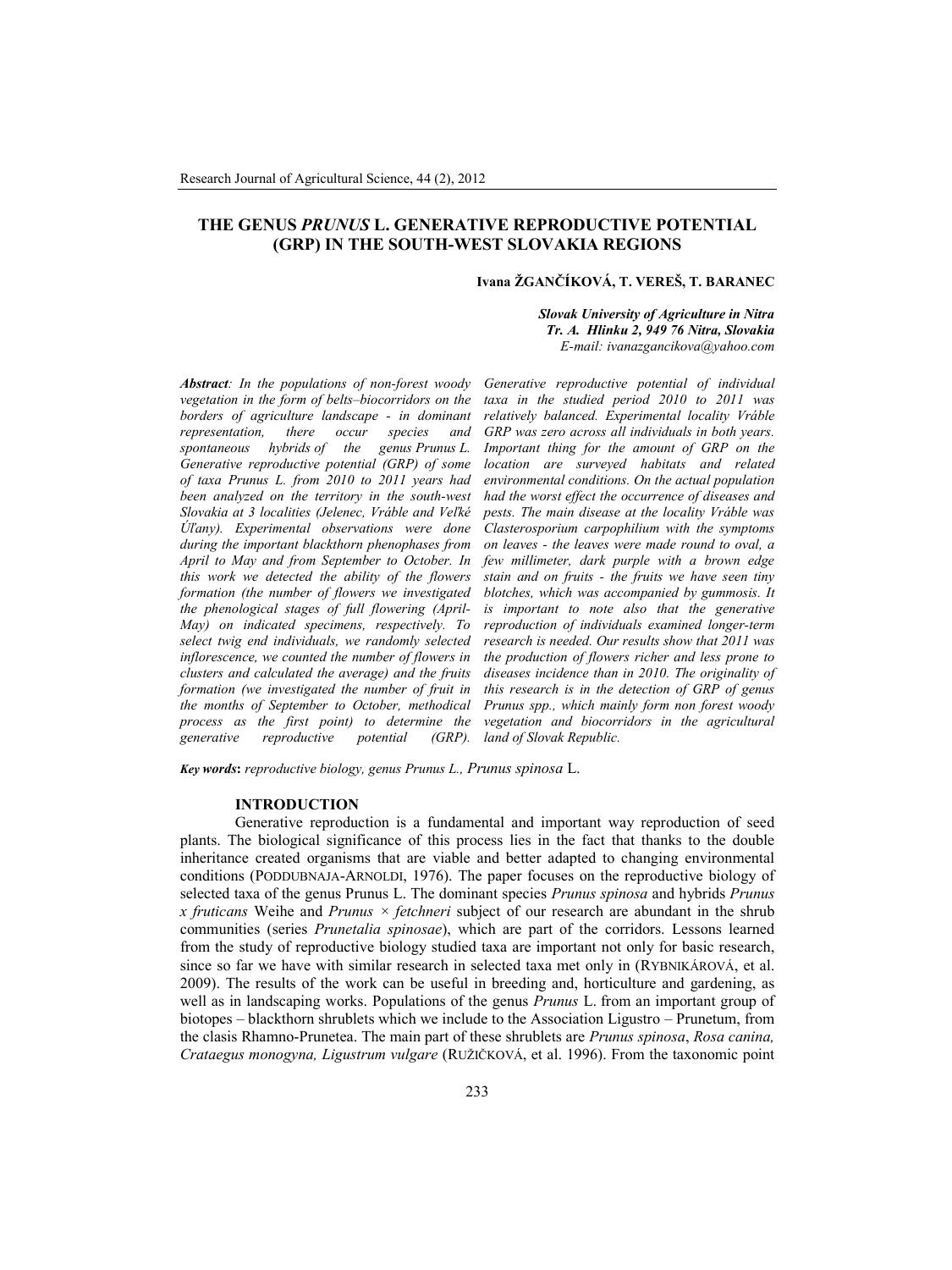of view, we include the genus *Prunus* L. to the family *Rosaceae* Juss., which plays an important role in the phylogenetic system. *Prunus* L. is extensive and economically important genus with considerable morphological variations (BORTIRI, et al. 2006).

# **MATERIAL AND METHODS**

The number of flowers and fruit, we examined over two growing seasons in the months of April to May (flowers) and September to October (fruit) in 2010 and 2011. Major research sites were located in Veľké Úľany on the hilly area of Trnava and Jelenec and Vráble site located in the hilly area of Nitra (Table 1). At all observed stations were recorded occurrence of taxa of the genus *Prunus* L. When studying the reproductive biology of the genus *Prunus* L. We used the methodologies applied in BARANEC (1990) and BARANEC (1996) and we detected:

- Formation of flowers - the number of flowers we investigated the phenological stages of full flowering (April-May) on indicated specimens, respectively. To select twig end individuals, we randomly selected inflorescence; we counted the number of flowers in clusters and calculated the average,

- Production of fruit - we investigated the number of fruit in the months of September to October, methodical process as the first point,

- Generative reproductive potential (GRP) - was set in each year of research (2010 to 2011) as the ratio of the number of fruit bearing tree for the number of flowers marked the subjects respectively.

Generative reproductive potential determined as a percentage: GRP = number of fruits/number of flowers x 100 (%) (HARPER, 1977).

| $a$ n. |  |  |  |
|--------|--|--|--|
|--------|--|--|--|

| Characteristics of analysed localities |                                    |                                 |                                  |  |  |  |
|----------------------------------------|------------------------------------|---------------------------------|----------------------------------|--|--|--|
| <b>Characteristics</b>                 | Locality                           |                                 |                                  |  |  |  |
|                                        | Veľké Úľany                        | Vráble                          | Jelenec                          |  |  |  |
| GPS                                    | Trnava region, district<br>Galanta | Nitra region,<br>district Nitra | Nitra region,<br>district Nitra  |  |  |  |
| Altitude                               | $118$ m n. m.                      | $152$ m n. m.                   | $221 \text{ m}$ n.m.             |  |  |  |
| Size of evaluated corridors            | 144 m long, $20 \text{ m}$ wide    | 1 190 m long, 45 m<br>wide      | 286,76 m long,<br>$11,62$ m wide |  |  |  |
| Soil                                   | Fluvial soil                       | Brown soil                      | Brown soil                       |  |  |  |

**RESULTS AND DISCUSSIONS**

The formation of flower buds occurs in the spring (April to May) before sheets appeared. The disruption of generative reproductive potential (GRP) occurs due to many biotic and abiotic stress factors. The biotic factors cause external damage to generative and vegetative organs by wild animals. *Taphrina pruni*, diseases (moniliasis, scald leaves), and negative direct and indirect anthropic impact on plant communities was also detected. Species of the genus *Prunus* L. are host plants of many diseases and pests such as: viruses - Sarka plums, plums dwarf virus, necrotic ring virus plums. From the abiotic stress factors GRP was the most affected by the late spring frosts, rain, wind, especially during flowering. Very low fruit production occurs due to all the negative factors. For research, we analyzed the type of GRP Prunus spinosa L. and hybrids of *Prunus x fruticans* Weihe, *Prunus × dominii*, *Prunus × fetchneri*. The increased number of flowers was recorded in 2010. Despite intensive flowering, we recorded a lower incidence of fruit produced this year. Richer flowering might be a mild winter, an earlier onset of phenological stages. To reduce the number of fetuses was due to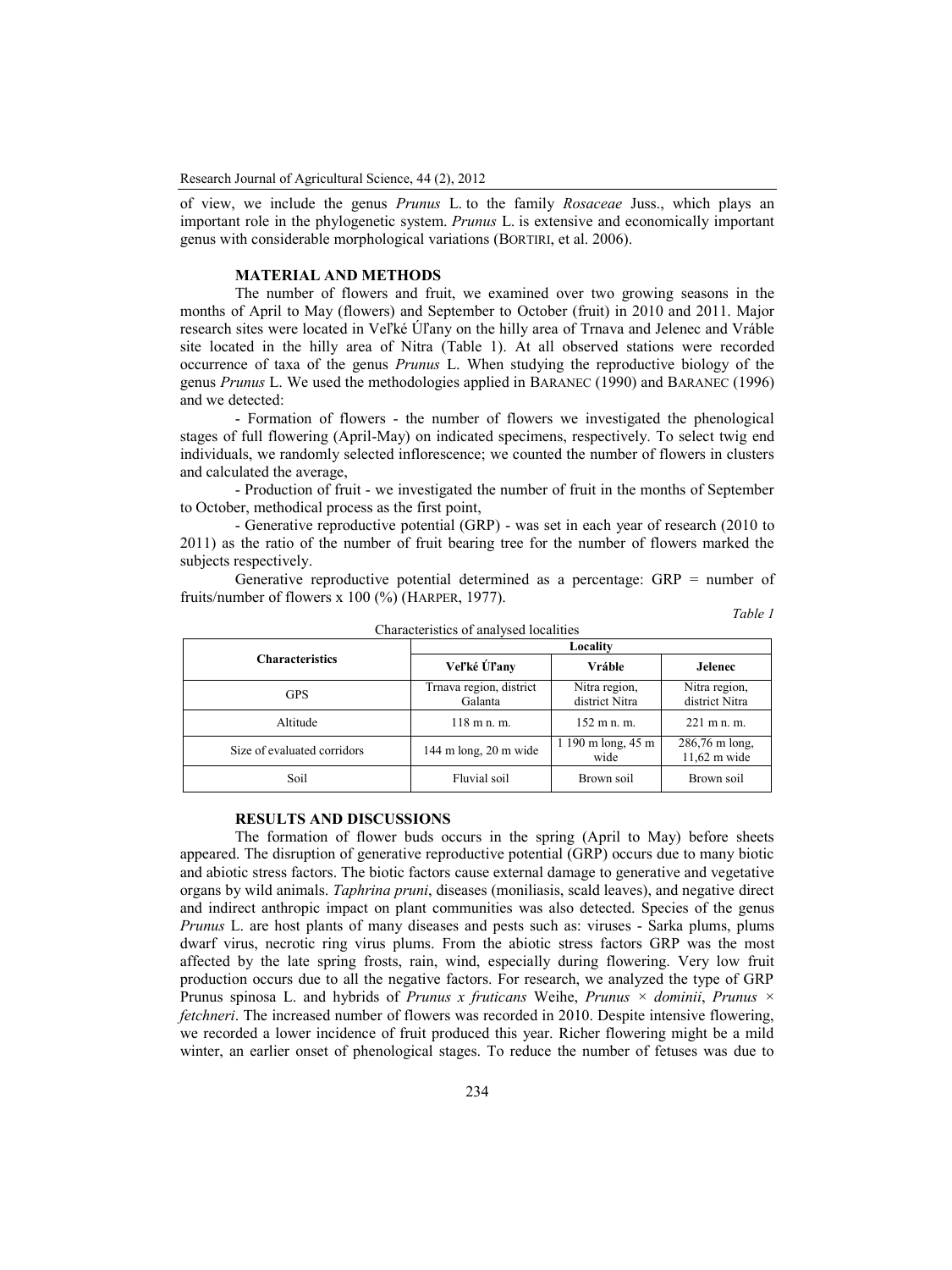worsening weather during the growing season. In 2010 the Deer area were recorded at the highest GRP *Prunus x fruticans* hybrids Weihe (73.19%) and the large area Úľany generative fertility rate reached 24.70% in *Prunus x fruticans* Weihe. *Prunus x dominii* in 2010 reached 33.48% compared to 2011. The lowest values were found in 2010 on location at Veľké Úľany hybrids of *Prunus × fetchneri* (12.86%). Zero GRP was found to Vráble site in all subjects (Table 2). In 2011, the highest value of the GRP were found on the site at Veľké Úľany hybrids *Prunus x fruticans*Weihe (68.16%) and the area Jelenec (65.84%) (Table 3).

*Table 2*

| Comparason of GRP between area in 2010 |             |         |        |  |  |
|----------------------------------------|-------------|---------|--------|--|--|
|                                        | Veľké Úľany | Jelenec | Vráble |  |  |
| Prunus $\times$ fruticans<br>Weihe     | 24.70       | 73,19   |        |  |  |
| $Prunus \times dominii$                |             | 33.48   |        |  |  |
| $Prunus \times fetchneri$              | 2.86        |         |        |  |  |

*Table 3*

Comparason of GRP between area in 20101

|                                    | Veľké Uľanv | Jelenec | Vráble |  |  |
|------------------------------------|-------------|---------|--------|--|--|
| Prunus $\times$ fruticans<br>Weihe | 68,13       | 65.84   |        |  |  |
| $Prunus \times dominii$            |             | 19.87   |        |  |  |
| $Prunus \times fetchneri$          | 1.87        | -       |        |  |  |

Negative impact on the actual production of fruits in 2010 to 2011 in area Vráble had also an increased occurrence of microscopic fungi *Clasterosporium carpophilium*. Based on our assessment of the health status at the studied species, we conclude that the disease symptoms are manifested as follows:

-the leaves were made round to oval, a few millimeter, dark purple with a brown edge stain, after which time the knife dropped from 30 pieces collected leaves the disease fungus *Clasterosporium carpophilium* confirmed on 24 pieces of sheet

- the fruits we have seen tiny blotches, which was accompanied by gummosis, fruits were also challenged by fungi *Clasterosporium carpophiilum*, the number of infested fruit from the sample taken was 50%.

Rybnikarova, et al. (2009) states GRP of *Prunus spinosa* L. zero for the site Šindolka (Nitra Region), this was caused by damage to the developing fruits by *Taphrina pruni*, which in our studied sites will not occur.

# **CONCLUSIONS**

Generative reproductive potential of individual taxa in the studied period of 2010 to 2011 was relatively balanced. Location Vráble GRP was zero across all individuals in both years. Important thing for the amount of GRP on the location are surveyed habitats and related environmental conditions. On the actual population had the worst effect the occurrence of diseases and pests. It is important to note also that the generative reproduction of individuals examined longer-term research is needed. Our results show that 2011 was the production of flowers richer and less prone to diseases incidence than in 2010.

## **BIBLIOGRAPHY**

1. BARANEC, T. 1990. *Biosystematika a fytogeografia zástupcov čeľade Rosaceae L. na Slovensku* – záverečná výskumná správa, Arborétum Mlyňany – Ústav dendrológie SAV, Vieska nad Žitavou. 1990.